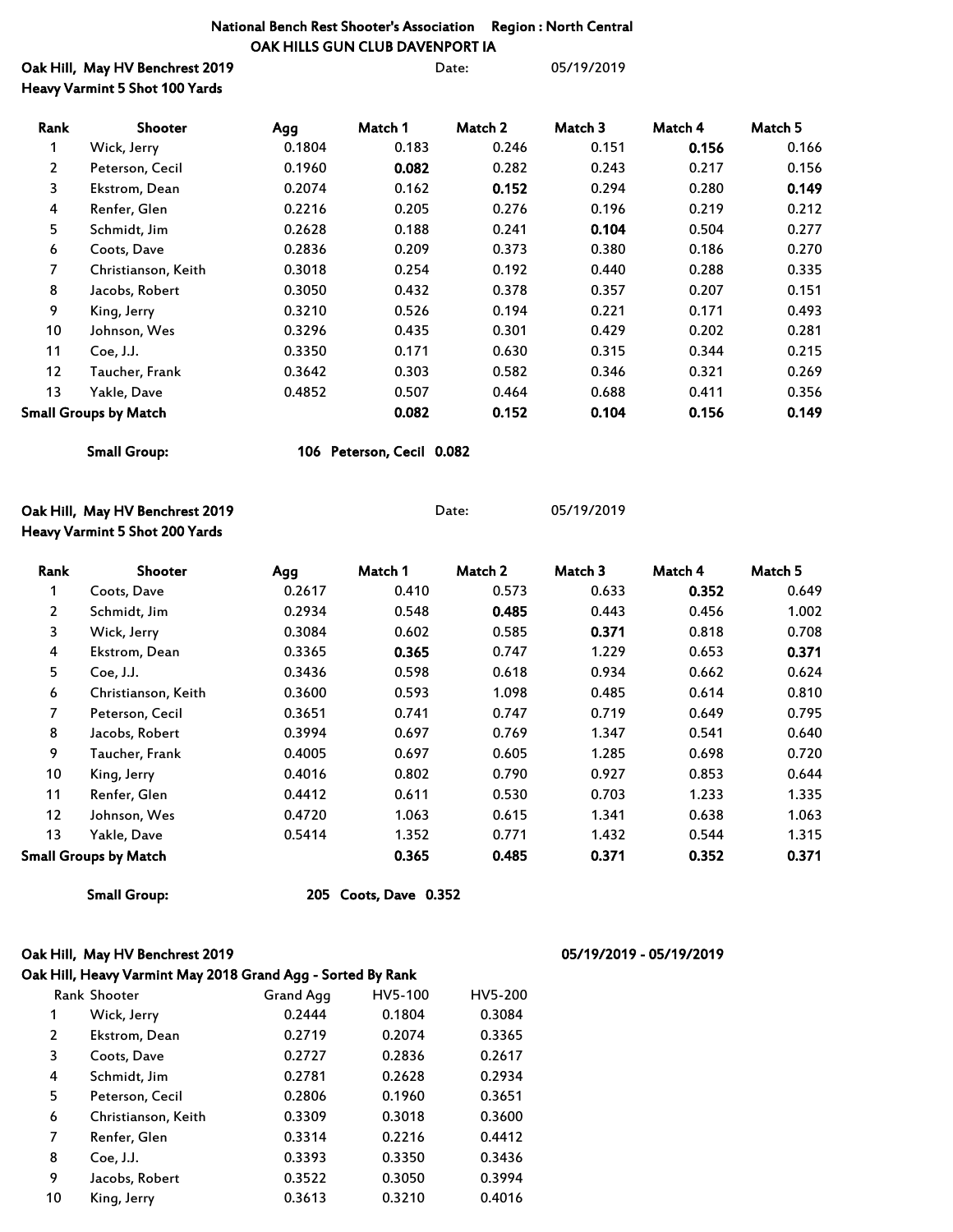| Total Shooters |                | 13 |        |        |        |
|----------------|----------------|----|--------|--------|--------|
|                | 13 Yakle, Dave |    | 0.5133 | 0.4852 | 0.5414 |
| 12.            | Johnson, Wes   |    | 0.4008 | 0.3296 | 0.4720 |
| 11             | Taucher, Frank |    | 0.3823 | 0.3642 | 0.4005 |
|                |                |    |        |        |        |

## **Oak Hill, May HV Benchrest 2019**

# **Oak Hill, Heavy Varmint May 2018 Grand Agg - Equipment List**

| Rank            | <b>Shooter Name</b> | Action     | <b>Barrel</b> | <b>Stock Mfr</b> | Smith      | <b>Bullet Mfr</b> | Wgt | Ogive       |
|-----------------|---------------------|------------|---------------|------------------|------------|-------------------|-----|-------------|
| 1               | Wick, Jerry         | Panda      | Krieger       | Sciville         | Wick       | Miller            | 65  | <b>BT</b>   |
| $\overline{c}$  | Ekstrom, Dean       | Bat        | Bartlein      | Leonard          | Self       | Miller            | 65  | <b>BT</b>   |
| 3               | Coots, Dave         | Bat        | Bartlein      | Leonard          | Hacksaw    | Miller            | 68  | <b>BT</b>   |
| 4               | Schmidt, Jim        | <b>BAT</b> | Bartlien      | Scoville         | Self       | Generic           | 68  | <b>BT</b>   |
| 5               | Peterson, Cecil     | Bat        | Bartlein      | Scoville         | Dean       | Miller            | 65  | <b>BT</b>   |
| 6               | Christianson, Keith | <b>BAT</b> | Bartlein      | Scoville         | Self       | Self              | 66  | 8.5 OG      |
| $\overline{7}$  | Renfer, Glen        | Nes        | Hart          |                  |            | Berger            |     |             |
| 8               | Coe, J.J.           | Borden     | Krieger       | Coe              | Wick       | Miller            | 65  | <b>BT</b>   |
| 9               | Jacobs, Robert      | <b>BAT</b> | Bartlein      | Scoville         |            | Miller            | 68  | <b>BT</b>   |
| 10 <sup>°</sup> | King, Jerry         | <b>BAT</b> | Bartlein      | Scoville         | JLC        | Meyers            |     |             |
| 11              | Taucher, Frank      | Panda      | Krieger       |                  | <b>JLC</b> | <b>Barts</b>      | 68  | <b>HP</b>   |
| 12              | Johnson, Wes        | Panda      | Bartlein      | <b>KLP</b>       | Self       | Generic           | 65  | <b>BT</b>   |
| 13              | Yakle, Dave         | Bat        | Bartlien      | Unle             | Self       | <b>Barts</b>      | 68  | <b>BTHP</b> |